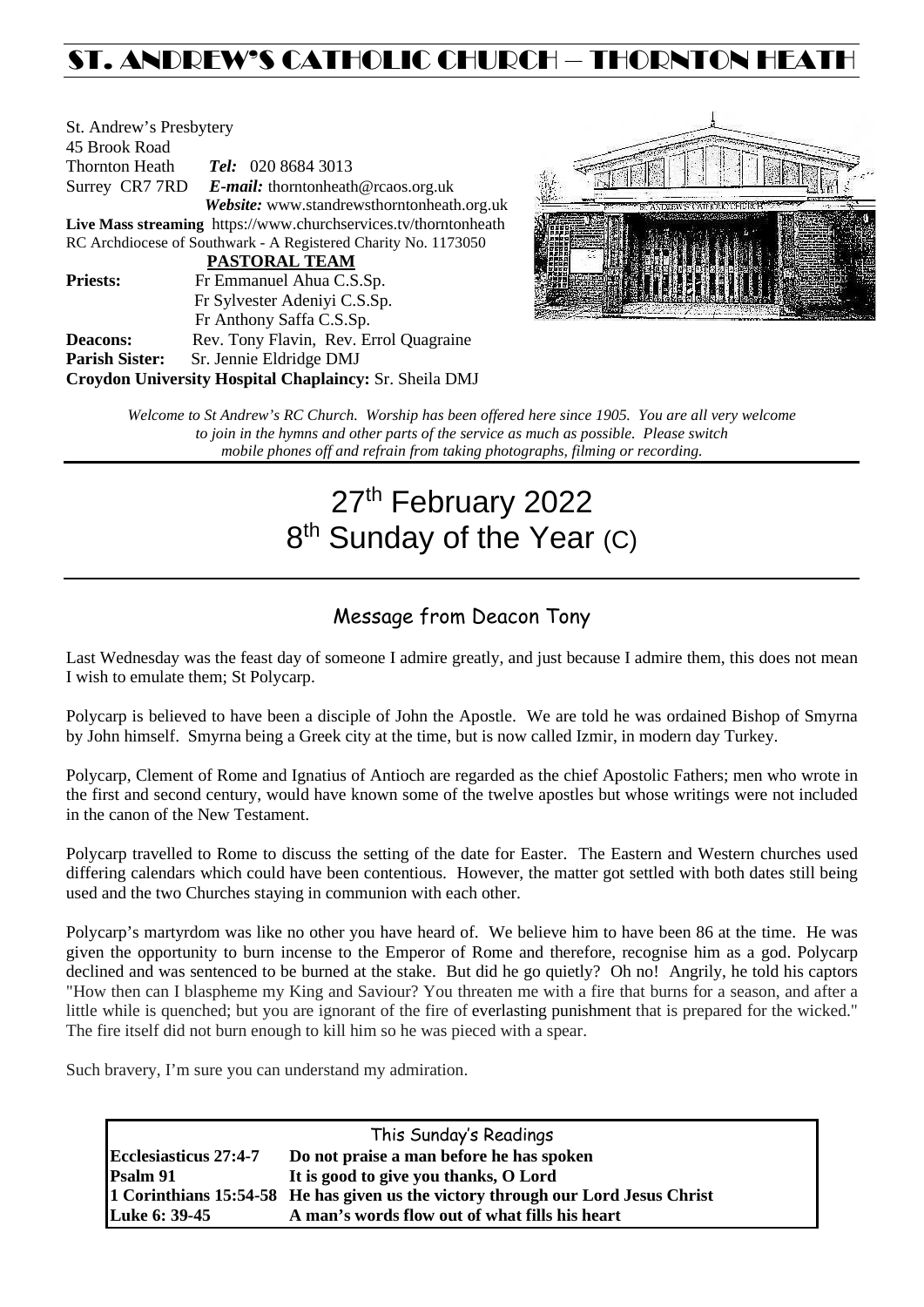### Diary for the Week

| UNIY JUI IIIC WEEN                     |                    |                                        |                                   |  |  |
|----------------------------------------|--------------------|----------------------------------------|-----------------------------------|--|--|
| <b>Sunday 27<sup>th</sup> February</b> |                    | 6.00pm (Saturday) First Mass of Sunday | For the people of the parish      |  |  |
| 8 <sup>th</sup> Sunday of the Year     | 9.30am             | <b>Mass</b>                            | Betty Botelho & Carrasco Family   |  |  |
|                                        | 11.30am            | <b>Mass</b>                            | Fr John Ehichioya RIP Anniv       |  |  |
|                                        | 6.00 <sub>pm</sub> | Mass                                   | Paul Etuka RIP                    |  |  |
|                                        | $7.00 - 9.00$ pm   | <b>Charismatic Prayer Group</b>        |                                   |  |  |
| Monday 28 <sup>th</sup> February       | 7.30am             | Mass                                   | <b>Sr Mary Matthew DMJ RIP</b>    |  |  |
|                                        | 10.00am            | Mass                                   | Mrs Mary Mensa Kuma RIP - One     |  |  |
|                                        |                    |                                        | Year Anniv                        |  |  |
| Tuesday 1st March                      | 7.30am             | Mass                                   | Cleta Andradi RIP                 |  |  |
|                                        | 10.00am            | Mass                                   |                                   |  |  |
|                                        | 6.30 <sub>pm</sub> | <b>RCIC</b>                            |                                   |  |  |
|                                        | 7.45pm             | <b>RCIA</b>                            |                                   |  |  |
| Wednesday 2 <sup>nd</sup> March        | 7.30am             | Mass                                   |                                   |  |  |
| Ash Wednesday                          | 10.00am            | Mass                                   | Mr Conrad Lobo RIP Birthday Anniv |  |  |
| <b>Fast &amp; Abstinence</b>           | 8.00pm             | <b>Mass</b>                            | For the people of the parish      |  |  |
| Thursday 3 <sup>rd</sup> March         | 7.30am             | Mass                                   |                                   |  |  |
|                                        | 10.00am            | Mass                                   | Ruby D'Souza RIP Anniv            |  |  |
| Friday 4 <sup>th</sup> March           | 7.30am             | Mass                                   | Agapito Gouveia RIP - One month   |  |  |
|                                        |                    |                                        | died                              |  |  |
|                                        | 10.00am            | <b>Mass</b>                            | Ira & Matthew Coutinho RIP        |  |  |
|                                        | $10.30 - 12$ noon  | <b>Adoration</b>                       |                                   |  |  |
|                                        | 6.30pm             | <b>Brownies/Guides (hall)</b>          |                                   |  |  |
| Saturday 5 <sup>th</sup> March         | 9.30am             | Mass                                   | <b>Sr Mary Martin RIP</b>         |  |  |
|                                        | $10.00 - 10.30$ am | <b>Confessions</b>                     |                                   |  |  |
|                                        | $5.00 - 5.30$ pm   | <b>Confessions</b>                     |                                   |  |  |
|                                        | 6.00 <sub>pm</sub> | <b>First Mass of Sunday</b>            | Pasquelina (Rina) Fernandes RIP   |  |  |
| Sunday 6 <sup>th</sup> March           | 9.30am             | Mass                                   | Betty Botelho & Carrasco Family   |  |  |
| $1^{st}$ Sunday of Lent                | 11.30am            | Mass                                   | Joseph E. Asmah RIP & Dorothy     |  |  |
|                                        |                    |                                        | Synper                            |  |  |
|                                        | 6.00 <sub>pm</sub> | <b>Mass</b>                            | For the people of the parish      |  |  |
|                                        | $7.00 - 9.00$ pm   | <b>Charismatic Prayer Group</b>        |                                   |  |  |

Church cleaners: this week: Judie's Crew, next week: Fifi's Group

## St. Andrew's Parish Notices

#### **FACEMASKS**

Please can we ask you to continue to use a face covering if you are able to and to use the hand sanitiser when entering Church.

#### **EXCHANGE OF PULPIT**

We welcome a visiting Priest from St Michael and St Martin Catholic Church in Hounslow, Archdiocese of Westminster, who will be saying all the Masses this weekend.

#### **SECOND COLLECTION THIS WEEK**

The second collection this week,  $27<sup>th</sup>$  February, will be for the Clergy Support Fund.

The Clergy Support Fund of the Archdiocese of Southwark provides care for priests in their old age and retirement, and in their time of ill health. A gift to this worthy fund will ensure a dignified retirement for our priests, after they have dedicated a lifetime of service to Christ, His Church and His People.

In 2021, the Clergy Support Fund provided care to 71 retired priests, at a cost of £1.25 million. With the number of priests over the age of 65 steadily increasing, so too will the financial obligation to the Archdiocese.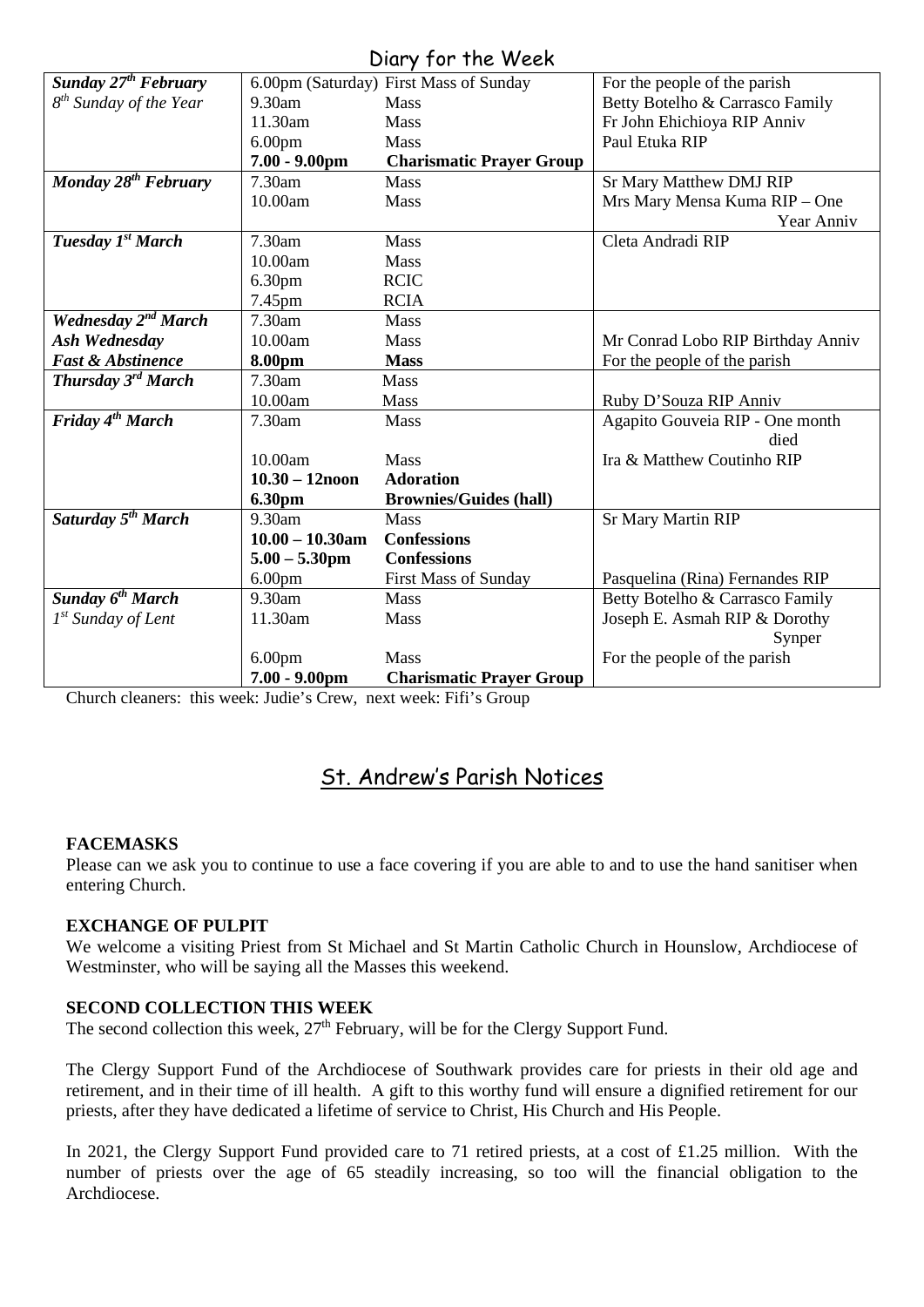Please be as generous as you can with a gift to the Clergy Support Fund and continue to keep our priests in your prayers. Thank you. Donate online: rcaos.org.uk/donate/CSF, tel: Mon-Fri 9am -5pm 020 7960 2504 or use one of the Clergy Support Fund envelopes at the back of the church.

#### **CHILDREN'S LITURGY**

We are resuming our Children's Liturgy Group this Sunday for the 9.30am Mass. This will be for children ages 3 – 8years old. Parents with younger children can come along too but will need to stay with their children. We welcome volunteers to help as always but you will need to be DBS checked, please contact Bernadette to discuss this on 07729 322571.

#### **ASH WEDNESDAY – 2ND MARCH**

This marks the start of Lent and is a day of Fasting and Abstinence. There will be Masses at 7.30am, 10.00am and an extra Mass at 8.00pm. Ashes will be distributed at all Masses.

#### **LENTEN SERVICES IN CROYDON UNIVESITY HOSPITAL**

There will be Mass on Ash Wednesday (with distribution of ashes) at 12noon in the Hospital Chapel (near the Woodcroft Entrance). There will also be a Mass at 12 noon every Monday during Lent. All are most welcome.

#### **HOLY WATER**

You will have seen that we have put two Holy Water dispensers in the Church. They are located in the porch, immediately to your right as you enter the porch area and one in the Church on your left. Please use these from now on as we are unsure if our normal Holy Water font in the porch will be resumed for normal use.

#### **SAFEGUARDING**

The next drop in session will be on Saturday 5<sup>th</sup> March between 10.30 and 12.30pm in the Presbytery. Volunteers who need a DBS or to renew their DBS please email [thorntonheathsg1@safeguardrcaos.org,uk](mailto:thorntonheathsg1@safeguardrcaos.org,uk)  giving your full name and your volunteer role.

Can all those who need to go through the ID Verification stage please attend this session, bringing their ID documents with them.

#### **SECOND COLLECTION NEXT WEEK**

There will be a second collection next week, 6 March, for Poor Parishes. This collection enables the Archbishop to make grants to some of the poorer parishes in the diocese.

#### **REPOSITORY**

The Repository will be open after the 9.30am and 11.30am Masses on Sunday.

#### **ST ANDREW'S CHOIR**

The Choir at St. Andrews warmly welcome parishioners who would like to join the choir. If you can play an instrument, or have a love for singing you are most welcome. For more details or to sign up please speak to one of the choir leaders after mass.

#### **ADORATION**

Please come in and spend some time in the presence of Our Lord in the Blessed Sacrament for Adoration every Friday from 10.30am – 12noon.

#### **MOTHER AND TODDLER GROUP**

The group have resumed and they have decided to change the day from Tuesday to Monday mornings. If you would like to come along, please meet in St Andrew's hall from 9.30 – 11.15am, ages from baby to 4 years old, £2 per session. Included in the price is a snack, crafts, storytime etc for the children and tea/coffee for parents/carers, term-time only.

#### **ALL NATIONS CATHOLIC CHARISMATIC GROUP UK FOODBANK**

The group have launched a food bank project in order to help families who are in need of extra help with regards to some food items. The next one will be held in St Andrew's Church hall on Saturday 12 March approximately from 12.00 – 1.00pm. We would welcome any food donations, tinned, dry packets, etc.